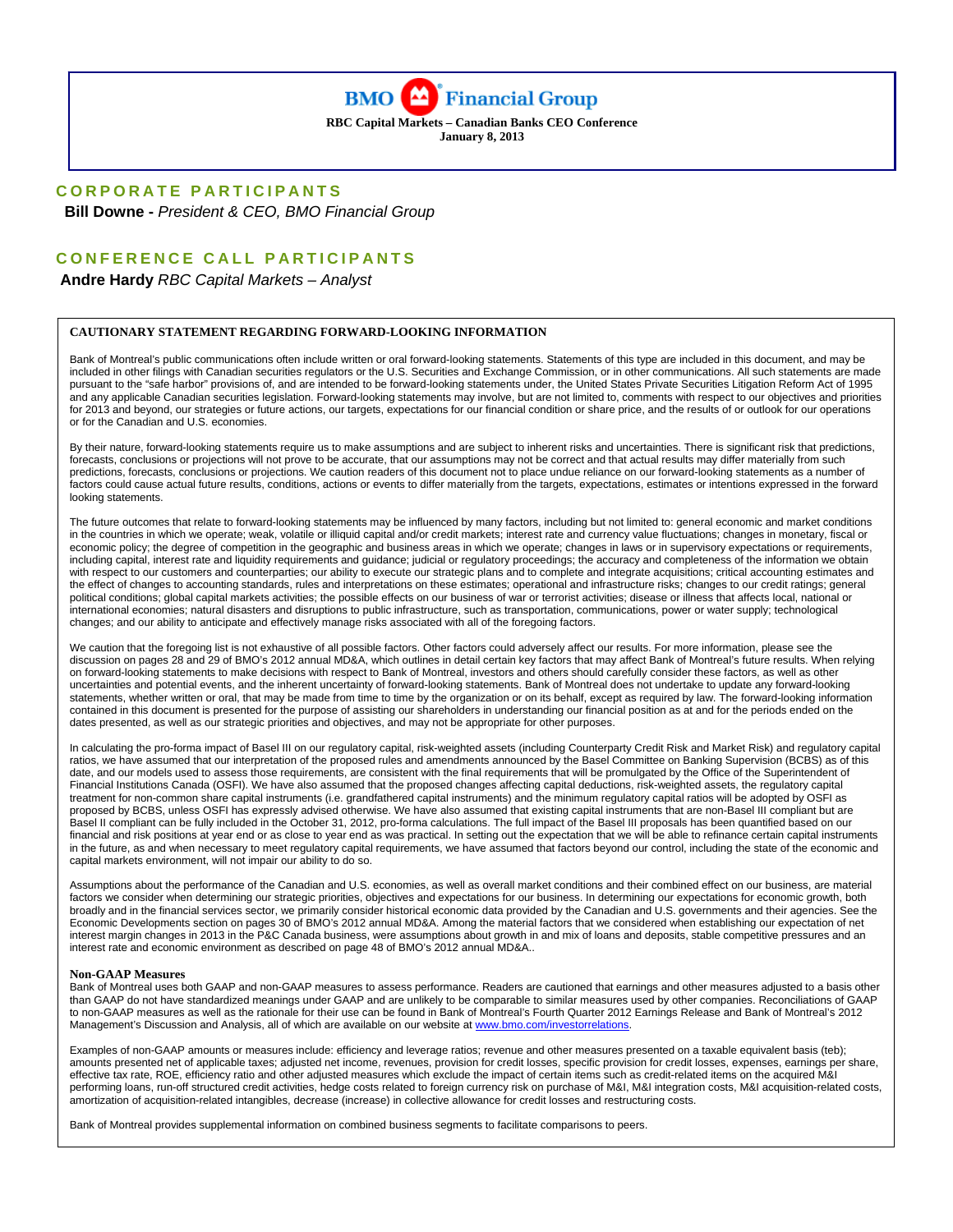### **PRESENTATION**

#### **Andre Hardy - RBC** *Capital Markets - Analyst*

Our next participant will be Bill Downe, President and Chief Executive Officer of BMO Financial Group. Before we start, I've been asked to say that Bill's comments may include forward-looking statements. Please refer to BMO's public disclosures for further detail.

So Bill, with that, nice to see you, thank you very much for sharing your time.

One question I'd like to start with is not so much of a softball like I usually start, but I want to start with Canadian retail revenue growth. If we look at recent years, it hasn't kept up with the leading peers. A) How important is that to you? And, B) Will that change? And what are you doing to change that?

#### **Bill Downe - President & CEO, BMO Financial Group**

I'm glad you started with that question, Andre, because it's one that's certainly front of mind for me. And I know that in the conversations I've had with major investors, it's prominent as well. And it should be because it's a big contributor to the valuation of the firm.

Let me start with a little bit of context setting in my response to that question. At the end of the fourth quarter when I characterized the year, I talked about being at a pivotal point for the Company. And I think that applies to our Personal and Commercial banking business in Canada, for sure, and as well, of course, to our Personal and Commercial banking business in the United States.

When I reflect on the work that we've been doing in the bank really over the last 5 or 6 years to make certain that we have a clearer position in the market, in 2011 and 2012 we marked time a little bit. And in the case of the US business, we were clearly marking time because of a digestion process that had to go on from the point of announcing a very significant acquisition, the negotiation of things like the repayment of TARP, a long integration process, 6 or 7 months prior to closing, and then a very fast path to conversion. That has taken a lot of energy.

In P&C Canada at the same time, we were responding to what we saw as a fundamental slowdown that was going to take place in the formation rate of consumer debt in Canada. And it was obvious, if you looked at the numbers, that the rate of debt formation was and had been exceeding income growth for the Canadian consumer for quite some time. And in 2011, as we redirected our sales force and redirected our attention to shorter maturity fixed-rate mortgages in the belief that they were better for the consumer and better for us in terms of the mix of risk in our balance sheet, we saw a slowdown ahead of the market in mortgage bookings. And really, that showed up most directly in the last half of 2011.

Going into the first half of 2012, we started to promote the 25-year, 2.99% mortgage with a 5- or 10-year fixed at 3.99%, in the belief that we had to tell the story to the consumers about the value to them of moving to a shorter amortization and the ability to build more principal in their mortgage. And through the course of the first half of the year, and this really preceded the actions of the government of Canada and CMHC in pushing the market in that direction, we invested very heavily in front-line education around this product and in promotion of this product.

And you can see in the latter half of the year that there was a change, that there was really a shift in momentum and we started to see market share growth again -- small in the third quarter, but our personal lending ex-cards in the fourth quarter was quite strong. This is really, I think, a consequence of a market effect. We were ahead of the market. I believe we paid a price for being ahead of the market in terms of share, but it's not something that we regret doing. And I think in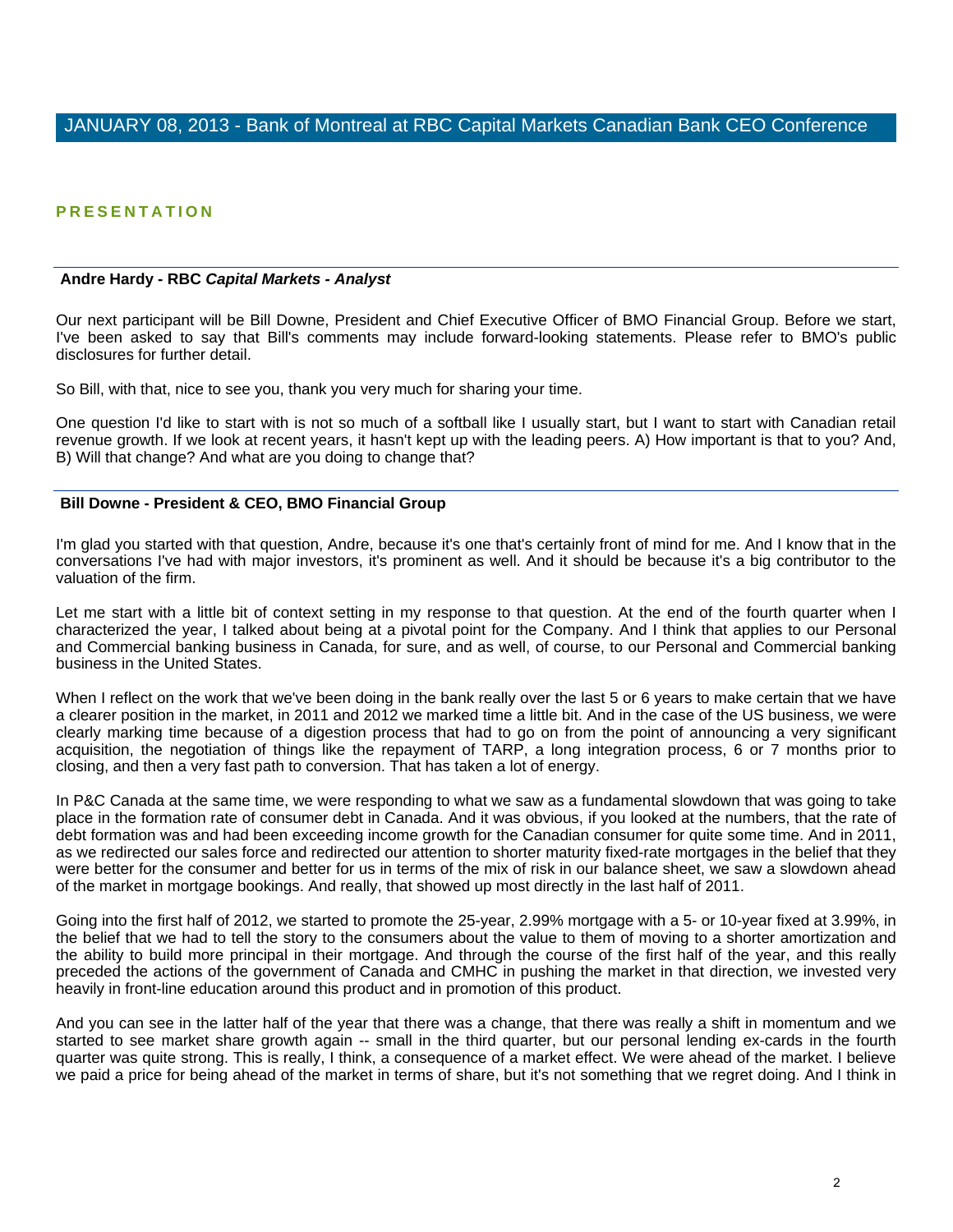2013, 2014 and 2015, the bank is -- and personal banking in particular is very well positioned to grow and be very competitive. We have a smaller market share than we have distribution points. We have a sales force that has a great deal of confidence. We have high-quality products. We have materially upgraded our branch facilities and we have dramatically improved our online presence in those features.

So I would say that at this point, using the words pivotal is very appropriate for Personal and Commercial banking. The leadership of Personal and Commercial banking is showing a lot of confidence about the coming year. Even though I think what you have pointed to is overall revenue growth in the market which might be 1% again this year, I think we will show stronger growth than that.

### **Andre Hardy - RBC** *Capital Markets - Analyst*

You mentioned market share of distribution points that is higher than market share of loans and deposits. What do you think will help you close the gap in upcoming years?

### **Bill Downe - President & CEO, BMO Financial Group**

Well, I think the moves we have made, certainly the moves we have made to significantly improve our competitiveness in the online space, is making us more relevant to a younger demographic. The focus on the 25-year mortgage really heavily focused on first-time home buyers who want to build equity in their home. If you have looked at our workforce in 2012, I think we were down between 500 and 600 people in Personal and Commercial banking on a base of about 16,000. We are generating more revenue per salesperson. And whereas between 2006, 2007, 2008, 2009 and 2010, a lot of investment was going into new product, product evolution; a great deal of our investment now is going into workforce productivity. And the objective to that is to increase the capacity of every front-line salesperson by 25%.

So I think the freeing up of the sales force to be more productive in selling high-quality product, and we are going to support that front-line sales force with good advertising and promotion and a lot of reinforcement of the brand.

### **Andre Hardy - RBC** *Capital Markets - Analyst*

The market share of the bank has improved in a few lending categories in recent quarters, but the margin pressure has been noticeable. To what do you attribute the recent margin pressure? And then maybe it's the same question or a separate question, but with rates being low, just how many more quarters or years of margin pressure do you expect as asset yields come down?

### **Bill Downe - President & CEO, BMO Financial Group**

Well, if you simply do the arithmetic around interest rate roll off in the portfolio, 2013 is the year in which the trajectory changes. So there wasn't much we could do about the rolling rate on interest rates that get attributed to deposits in 2012. I think that in the first and second quarter of this year, you will see the pressure from that particular source abating.

Obviously, one of the things that contributed to it was an increase in mortgage as a proportion of personal lending, and that's simply arithmetic as well. So I think, looking beyond the midpoint of this year I expect that you're going to start to see upward pressure on the rate curve in Canada, simply because you're going to see that in the United States. With the resumption of growth in the US, I think you're going to see upward pressure on interest rates.

I think the period of downward pressure on NIM, which really was the latter half of 2011 and 2012, will have been the period when really there wasn't much you could do about it. And from here on in, I think it ought to be abating and then improving. Interest rates aren't going to stay low forever.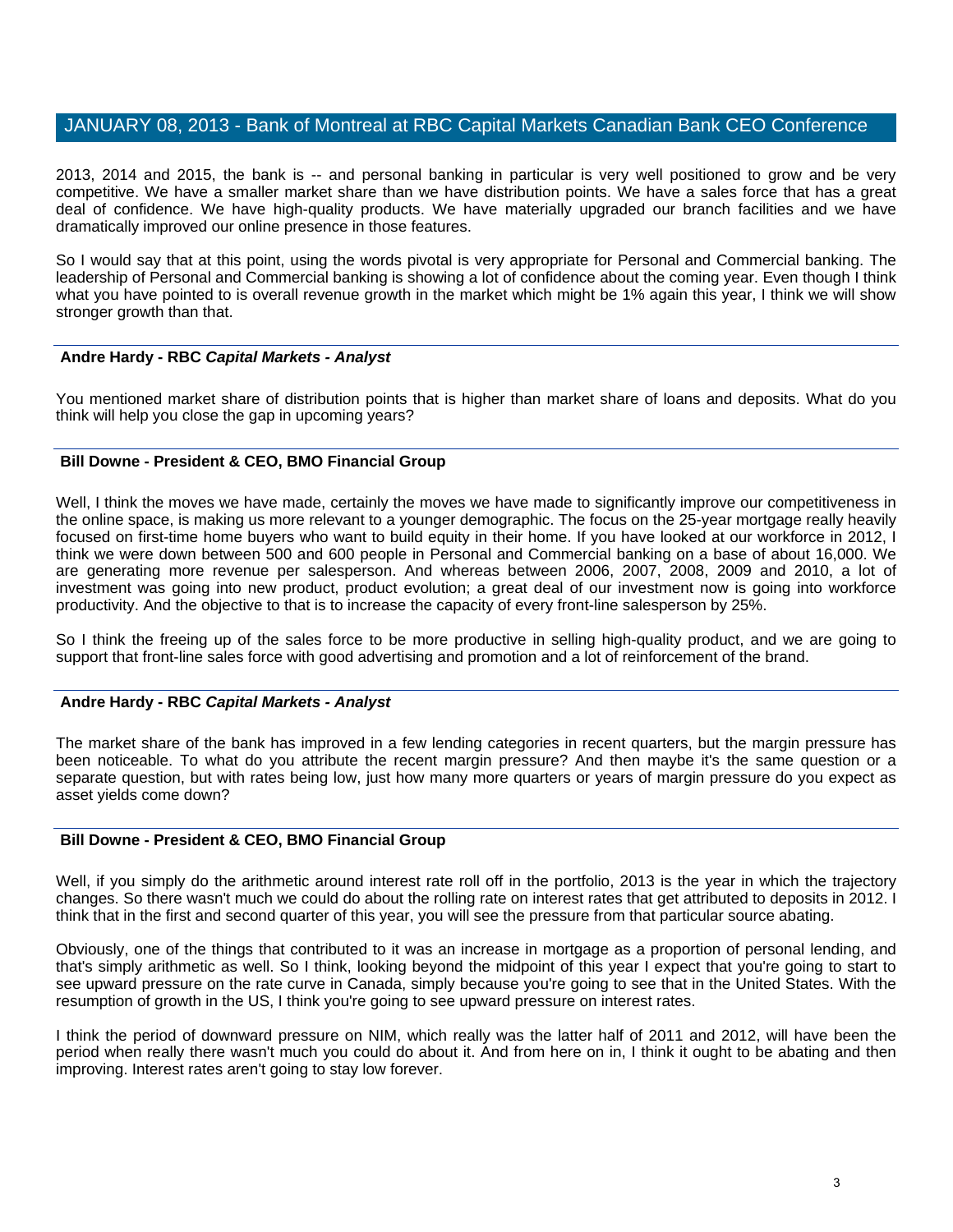### **Andre Hardy - RBC** *Capital Markets - Analyst*

If we talk a little bit more about the macro environment and how it affects domestic retail banking, how much of a deceleration are you seeing in your new volumes, from mortgages? And, ultimately, what does that mean for growth in that book in upcoming years?

### **Bill Downe - President & CEO, BMO Financial Group**

Well, the mortgage numbers are actually quite good. They were in the fourth quarter; they continue to be right now. If you had asked me the question six months ago -- what did I think the prospects for Canadian consumers seeing their income growth catch up, if you like with debt formation; I would have been more pessimistic than I am now.

I think that the US economy is going to perform much better in 2013 than people are anticipating. In the Midwest, we are going to move from a 1.8%-1.9% real GDP growth rate to 2.2%-2.3%, assuming a relatively modest uptick in commercial activity. In fact, I think real estate and commercial are going to be much stronger in the US. I think that's going to be a stimulus to the Canadian commercial environment. And where I don't think the Canadian consumer is going to go back to 5%, 6%, 7% growth rates in debt formation, I think we have probably gone past the risk of a collapse, an outright collapse in the market. And in fact, house prices may just stagnate; condominium prices may just stagnate for a couple years, and I guess that's the definition of a soft landing.

### **Andre Hardy - RBC** *Capital Markets - Analyst*

In your opening remarks you mentioned investment, whether it be advertising -- but at the same time, you mentioned some job reductions in other areas. So when you look at your budgeting for expenses and your outlook for revenues, how realistic is it for us to expect positive operating leverage in 2013 and 2014?

### **Bill Downe - President & CEO, BMO Financial Group**

Well, I think that we had aggressive investment in spending going into 2011. And as revenues slowed, it takes some time for those investment plans to run their course and run through. I think what you'll see in 2013, 2014 and 2015 is revenues picking up and the investment spend and expenses being behind that. And so you will get a positive effect on operating leverage for the next three years. You have seen the reverse pressure in the last couple of years.

So I actually think that the momentum of the business will be supportive of that. And we are keeping a lot of discipline on expenditure decisions in the belief that we ought to get more productivity out of every employee and that we can drive significantly higher revenue through the system without adding a lot of people.

### **Andre Hardy - RBC** *Capital Markets - Analyst*

And when we think about scale, should we think of BMO as a Canadian bank or as a North American bank? How much benefits are there from systems of purchasing a back office standpoint, from having actually a fairly large footprint, if you combine Canada and the US?

### **Bill Downe - President & CEO, BMO Financial Group**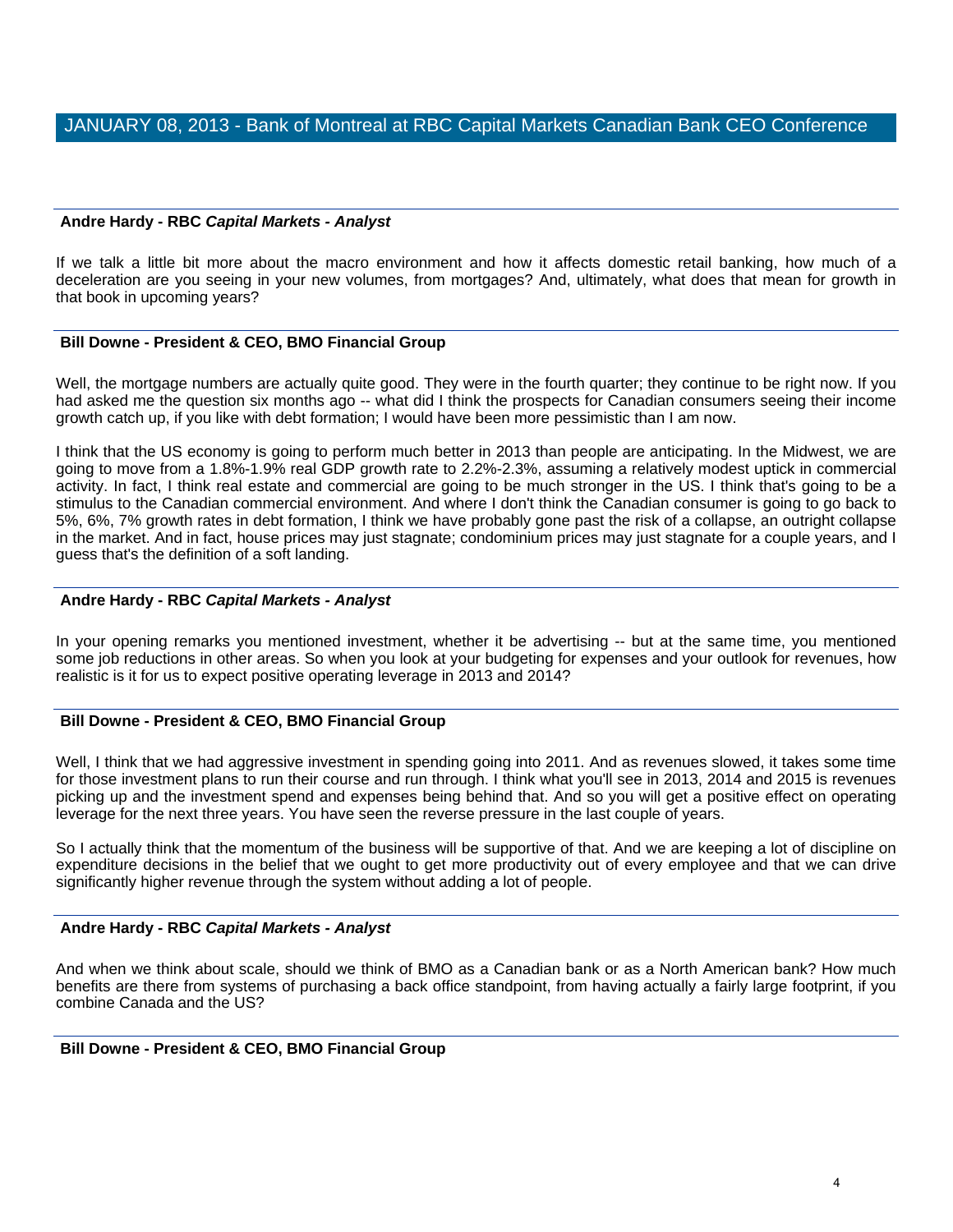Yes; I think five years ago, you could talk about north-south synergies, but it was difficult to capture those. We learned an enormous amount in the conversion of almost 400 M&I bank branches in October about what you could do on a northsouth basis. And we realigned a number of the big service areas of the bank like call centers, like indirect auto so that we have common management moving to common systems. And what you end up with is the ability to have cross-border backup and redundancies.

So in the conversion of M&I, we were able to take call overflow and handle calls for customers in Minnesota and Wisconsin in Meadowvale, here in Toronto. And that would not have been possible -- the technology would not have allowed you to do that seamlessly five years ago.

So I think we have gone from having a 300-branch network in the United States, which I don't think had sufficient scale to be really efficient, and a 900-branch system in Canada, to having 1600 branches that are adjacent to each other that are going to share many common support resources. Our mainframe network now services the whole network as one; that is going to drive down cost.

I think there's another dimension that we are only just exploring at the very initial stages, and that is we know we are going to capture a lot of expense synergy north-south. We are starting to identify areas where we can make meaningful differences to our commercial customers who do business on both sides of the border and basically eliminating the duplication of systems for them that they have had to have. Our newest treasury workstation, which we rolled out in Canada in the last year, was built with the desire to be able to serve customers on both sides of the border invisibly.

So I think there's going to be very significant benefits to us from the size of our branch network -- we are now the secondlargest Canadian bank in Canada and the US, in terms of number of bank branches. And they are starting to integrate very nicely.

### **Andre Hardy - RBC** *Capital Markets - Analyst*

So if you look at either your expense base today or your efficiency ratio today, how much more is there to come from further integrating on a north-south basis?

### **Bill Downe - President & CEO, BMO Financial Group**

I think there's a great deal more to come. When you look at where Harris Bank's expense-to-revenue ratio was running above 70% perennially, it was very difficult to get it below 70%, I think the fourth quarter the combined business was around 60% or 61%. Canada, the expense revenue ratio, I think, was between 51% and 52%. In both markets, we know we can drive that expense-to-revenue ratio down very significantly by having the benefits of the larger platform and the common platform.

### **Andre Hardy - RBC** *Capital Markets - Analyst*

There's a few things I want to talk about Canada still, but since we are touching on the US, let's start with the postmortem on the M&I acquisition. What has gone well, what has not? And where does the combined franchise go from here?

### **Bill Downe - President & CEO, BMO Financial Group**

Well, what has gone well is the customer and employee side -- without question, the customer loyalty numbers have held up extremely well. I continue to call in the market. The last day before the holiday break, I was in western Wisconsin with Mark Furlong, calling on the largest clients, doing a little bit of a postmortem around the impact the conversion might have had on them. And I would say that without question, we had assumed that we would have very significant customer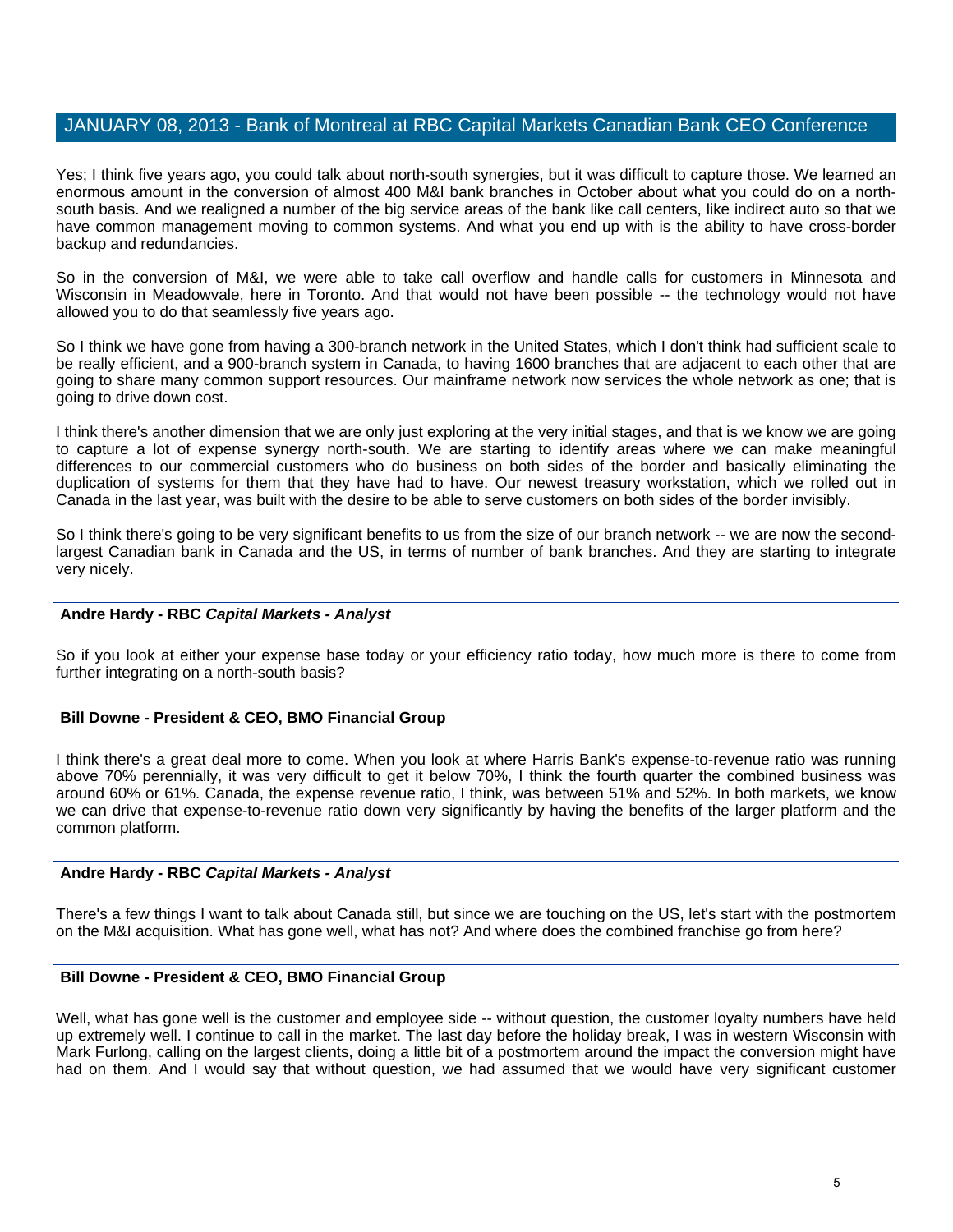challenges in the conversion process, they have been far less. And employee morale and commitment has also been very strong.

I think the key to the integration's success was really the first six months, when we brought the management teams together, because we ended up with a really good balance of people from both organizations and there was a good cultural fit. So that part of it has gone extraordinarily well.

On the numbers side, it has also gone extraordinarily well. The loan portfolio has performed better, in better circumstances than we had projected. The economy has been stronger, the unemployment rate has been lower. We've had great success in integrating the special assets teams. And whereas, prior to the transaction, M&I was selling loans really motivated by capital rebuild, we have been able to take a very close look at that portfolio and maximize the recovery value without the pressure of having the capital build as a big motivation. And that has really contributed to loan-loss recoveries and revaluation of the performing loan portfolio.

And I think I would say, it's a happy coincidence that when you look at the size of the conversion and the full integration costs, they have essentially been paid for by the, the improvement in the valuation of the portfolio. It's not often that you can do a major acquisition and, in essence, pay for the conversion from the work that you do while you are doing the conversion.

Surprisingly, we have been able to materially improve the Harris platform in the process as well. So our existing customers are getting a much more responsive system. The front-line people have much better tools to work with than they previously did. And the bank is perfectly positioned for recovery in home building, consumer debt picking back up to more normalized levels and particularly to commercial loan growth in the Midwest, which is very strong. And we are seeing mid-double-digit C&I loan growth now.

So I would say we thought the economy was going to be stronger in 2011 and 2012 than it turned out to be. We did better, despite that, and we think 2013, 2014 and 2015 are going to be much stronger than were in our original plans. So that has gone exceptionally well.

The last point that I would make, Andre, is that when we announced the transaction I think our B3 common equity ratio on a pro forma basis was around 8.7%. And we took it down into the mid-6s at a time when very few banks were willing to do a major acquisition. In fact, I think there has only been two healthy bank transactions done since 2008 in the US, and ours clearly stands out as the largest. What is most interesting about it is we have rebuilt the capital in 24 months. And that means now that the same level, if you like, of book value increase that we have been able to demonstrate and book value increase per share that we have been able to demonstrate over the last eight quarters is going to be available to support organic growth. And I think that's really -- I will come back to the notion of at a pivotal time in the market. I think the capacity that we have is going to be perfectly matched by a pickup in organic growth rates in North America.

#### **Andre Hardy - RBC** *Capital Markets - Analyst*

You are clearly very happy with how things have gone. So does that embolden the bank to look at further acquisitions in the US with the capital not being rebuilt as well?

### **Bill Downe - President & CEO, BMO Financial Group**

You know, I'd say prior to 2005, we did as much infill branch opening and building as we did acquisition. We have clearly done one very significant acquisition, and it has created organic and infill opportunities that are very significant. So on the acquisition side, I am hopeful that we will be able to do, hopefully, a significant number of both tuck-ins and de novo openings within that footprint. And that, I believe, will drive very significant organic growth. I think the opportunity to do a large acquisition in the US, in the political environment, is very low, and I don't think it would really justify the energy it would take to seek an approval.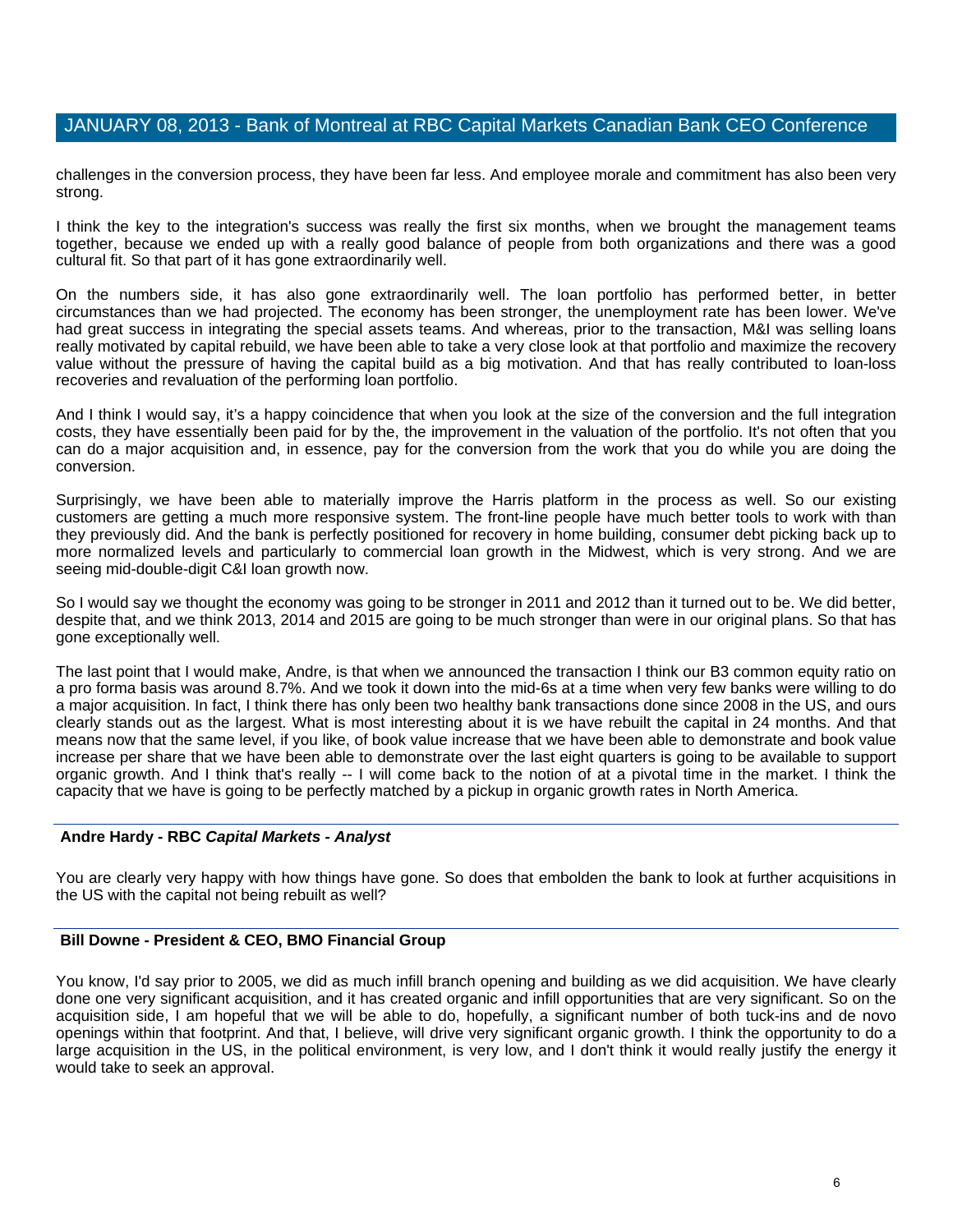In wealth management, we have had success in the US making acquisitions. In our US wealth management business, which was very small, a good private bank and a good asset management business prior to acquiring M&I now has critical mass. And BMO asset management has CAD110 billion plus of AUM, and we have now a global sales force for that business, and the US private bank is much larger and very profitable. So I think there are opportunities to do wealth management acquisitions that would be complementary over time.

### **Andre Hardy - RBC** *Capital Markets - Analyst*

This would be primarily US focused; or, again, you might look at some things in Europe and Asia, as you have done in the past?

### **Bill Downe - President & CEO, BMO Financial Group**

Yes, I think we have to have a broader view to wealth management because as part of an integrated system, you know, a decade ago we ran wealth management in very strict geographic pillars. Today, the wealth management business runs much more globally.

### **Andre Hardy - RBC** *Capital Markets - Analyst*

Going back to the US, you see this when you look at senior loan officer surveys; you hear it on many US bank conference calls. A lot of signs are pointing to easing in corporate lending standards relative to what they were. Now, if you were to compare the lending standards versus pre-crisis, are we still have levels that are more benign or safer, I should say …

### **Bill Downe - President & CEO, BMO Financial Group**

Yes, they are much safer.

### **Andre Hardy - RBC** *Capital Markets - Analyst*

…in spite of the recent tightening?

#### **Bill Downe - President & CEO, BMO Financial Group**

I think one of the hallmarks of Bank of Montreal has been that our credit standards stayed very consistent through the cycle. And we are competitive today operating at the credit standards around documentation, covenants, collateral, repayment coverage that we consider to be appropriate for lending. We are very competitive in the market. So I think that where you have seen more aggressive lending has been in the high-yield space, and there has been a little bit of that. But I think for traditional commercial loans, mid-market C&I companies, the conditions are fair to the borrower, but they are good from a credit risk and return perspective for us.

### **Andre Hardy - RBC** *Capital Markets - Analyst*

Lastly on the US, there is a lot of noise in the aggregate loan growth figures. There's very good C&I loan growth, there's a runoff book, there's more difficult growth from a macro perspective in other areas. When you look at your book, at what point do you think we will start seeing positive loan growth in your US franchises?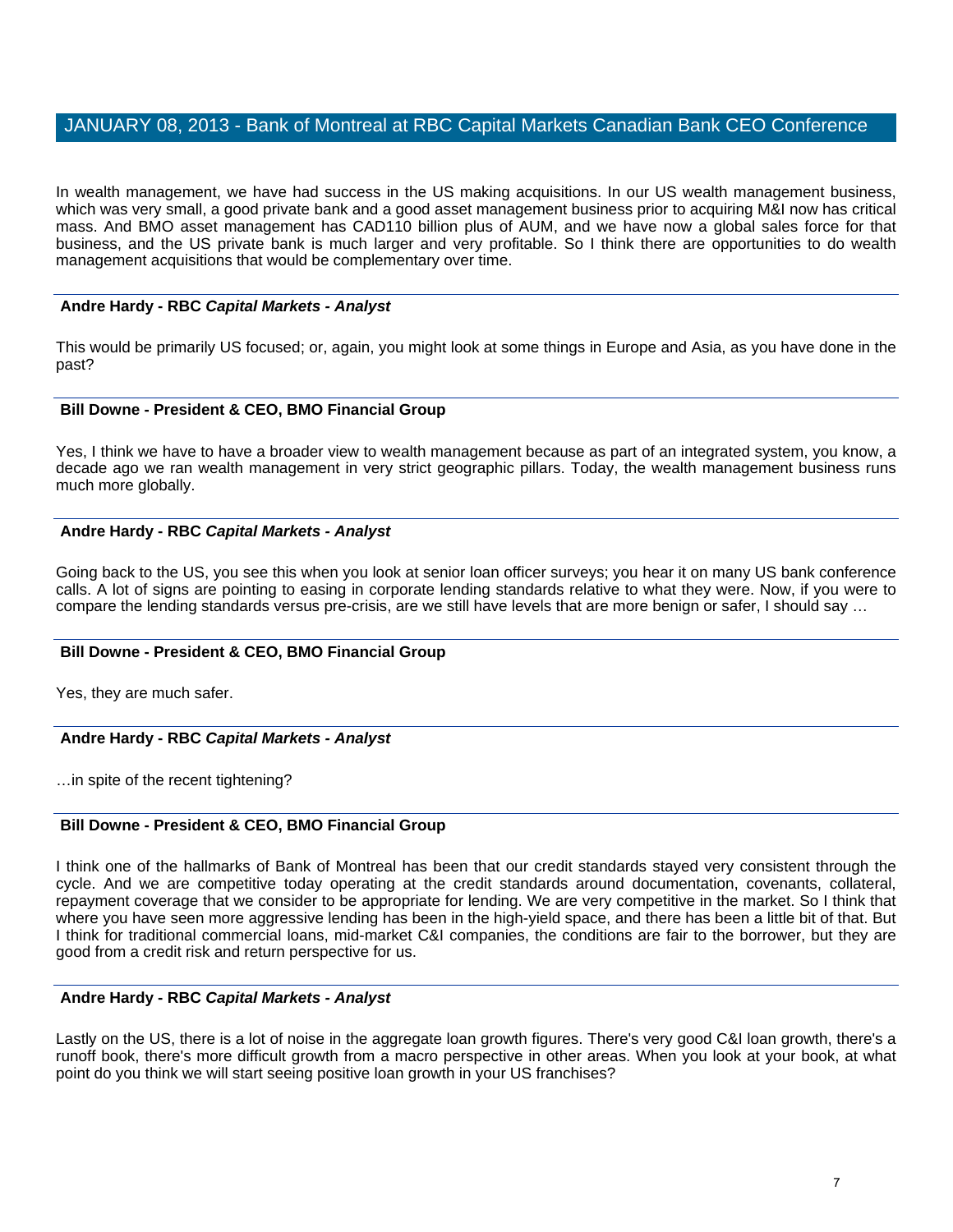### **Bill Downe - President & CEO, BMO Financial Group**

Yes, I think this year. I wouldn't call it in the first or second quarter, although the last two calendar months of 2012 were interesting because a lot of people were doing transactions -- privately-owned companies were doing transactions that required financing that were tied to anticipation around tax changes in the US. So November and December were good months across the board, I think, everywhere in the United States. And I think we are very close there to the inflection point, where the portion of the portfolio that had characteristics that really didn't fit our traditional taste for risk have essentially been run down to the point that we are comfortable with them, a little bit more to go, but not much. And that through the course of 2013, even with current growth rates, I think we will see balanced growth start to move into the positive area. And if we get a more robust economy, even better.

And I can't help but recall the spring of 2007, because in the spring of 2007, the world was still very optimistic about economic growth. And when we looked at the home lending market in January, February and March of 2007, we could see that the brakes were on right across the market. And it's usually in that spring selling season that you get a surprise one way or the other. And I think that this spring, the revival in the US housing market is going to be surprising. Right now, we are seeing good volumes. And of course, for us the number we really want to watch around mortgage formation for us is the servicing portfolio plus the on-balance sheet because the economics to us of originating and retaining the servicing and selling the loan are about the same as booking the loan and putting it on our balance sheet -- a little different structure than the Canadian market. And that number has been moving up sequentially for 5 or 6 quarters.

## **Andre Hardy - RBC** *Capital Markets - Analyst*

Shifting gears and talking about regulation and capital a little bit, you mentioned having rebuilt your Tier 1 common ratio on a Basel III pro forma basis. Where do you see that ratio going with the 7% minimum ratio, plus a SIFI buffer, presumably?

## **Bill Downe - President & CEO, BMO Financial Group**

Well, I think that at this point, we have reestablished our capital at a level that we are comfortable with and that the earnings above distributions are available to grow the business in one way or another. And, obviously, at some point we have reactivated our normal course issuer bid. There will be opportunity for share buybacks and subsequently for dividend increases.

### **Andre Hardy - RBC** *Capital Markets - Analyst*

How important is it to you to be active on that buyback? Is it something that's there just in case you run out of things to do with the capital? Or it's something that you want to do on a consistent basis?

### **Bill Downe - President & CEO, BMO Financial Group**

Well, I don't think it was necessary at all to have in place in 2011. I think it expired in 2010 and we didn't reactivate it simply because we were in a capital build. But now, I think it's a very useful tool to balance the capital. Certainly, I believe that the organic growth opportunities are going to absorb a lot of capital, but it's important to have it in place. And I'm very satisfied that we have brought the dividend payout down into a range that's comparable now to our peer banks and we have reestablished a range that's comparable to our peer banks. So from this point, I think a balanced philosophy around growing the dividend commensurate with the growth in after-tax net income, using the buyback judiciously to absorb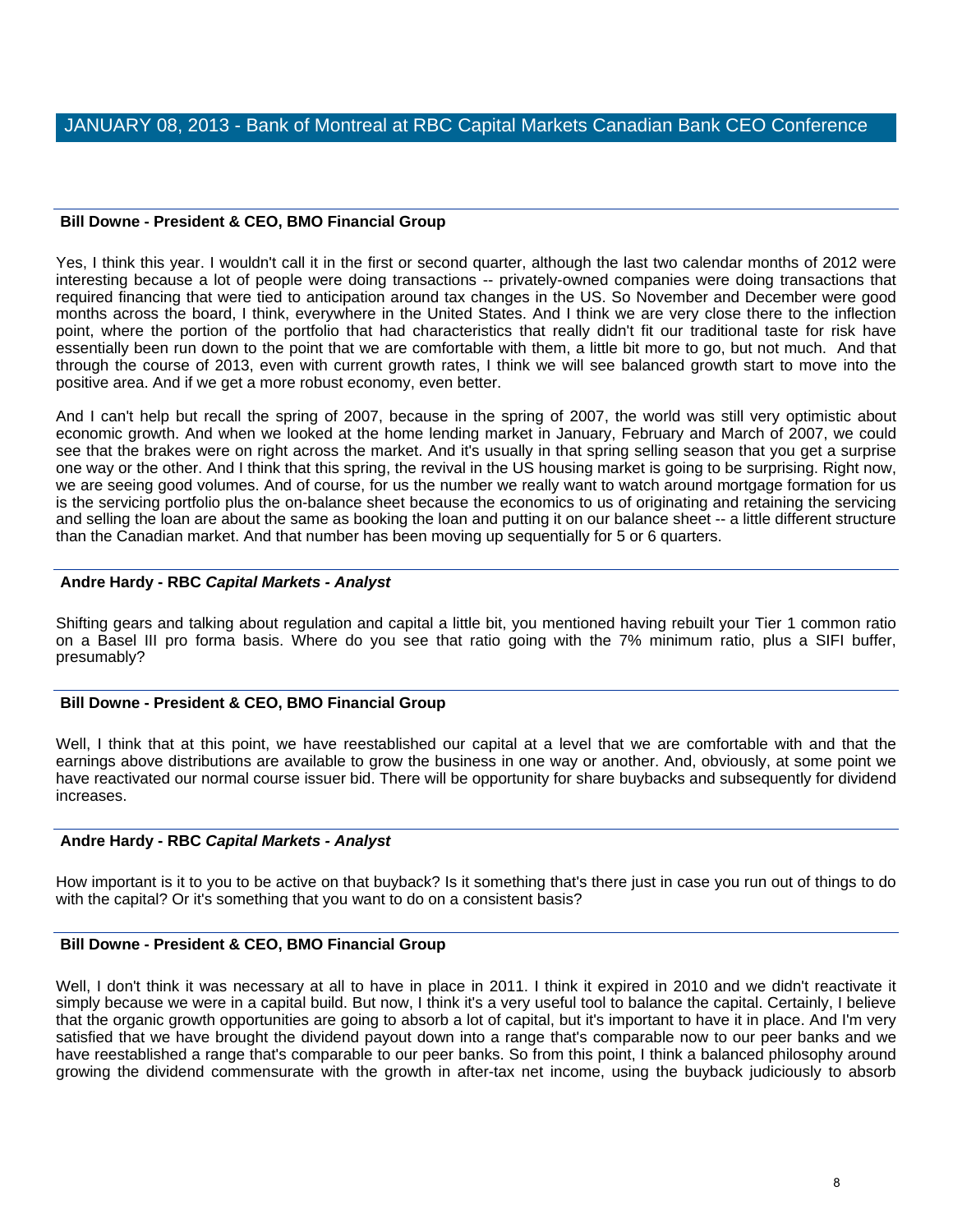surplus capital where organic growth hasn't been picking it up and then being very aggressive in pursuing organic growth within what I think is probably one of the most attractive footprints in banking anywhere in the world.

#### **Andre Hardy - RBC** *Capital Markets - Analyst*

Shifting from Basel capital to Basel liquidity, there were pretty meaningful changes made on Sunday to liquidity coverage rules. Is it too early for you to tell us whether the bank needs these new rules with its current balance sheet?

### **Bill Downe - President & CEO, BMO Financial Group**

I guess I would say that it has reduced the uncertainty for banks that are in a good liquidity position around future changes, and that I think the Canadian system was quick to rebuild liquidity. We obviously had a lot of inherent benefits in our system that allowed us to access liquidity during the challenging times, but I think it looks to me as though these roles basically signaled that in aggregate, the Canadian banks are in good balance and that the need to build additional liquidity is essentially behind us.

### **Andre Hardy - RBC** *Capital Markets - Analyst*

And what do the changes that the Fed is proposing with regard to holding capital in the US mean to the bank? Is the bank already holding the capital in the US to support US risks, or will there need to be some internal changes to [comply]?

### **Bill Downe - President & CEO, BMO Financial Group**

No; our historic pattern -- and recognize our business in the US was established in 1819 -- we have long had a US holding company, and the majority of the businesses are run under the umbrella of the US holding company. The US holding company always operated within the parameters of both leverage ratio and capital that applied to domestic US banks. So if anything, I think BMO stands out in the United States as having the holding company structure in place, a high-quality independent US board well known to the Fed and the OCC. And the bank itself has very strong capitalization. So both the holding company and the bank are well-capitalized, the structure is in the right position.

And I think that this whole discussion somewhat confuses the notion that banks would be put at a disadvantage because if you run your bank responsibly, if you run your bank in the US the same way as you run your bank in Canada, you will be well-capitalized, you will have a holding company, you will have a balance both on available capital and on leverage. And in our case, I think it's a positive thing for us because we maintained that structure for a long time and now the rest of the market will conform to the same standards.

#### **Andre Hardy - RBC** *Capital Markets - Analyst*

The bank was early relative to its peers at making investments in Asia. There's a few investments that have been made through the years. Are we likely to see something more meaningful in upcoming years either from a revenue contribution or an investment standpoint, or is that something that will stay small for awhile?

#### **Bill Downe - President & CEO, BMO Financial Group**

No, I think from a revenue contribution standpoint, we should see good growth over time. Whether there are opportunities to make complementary investments will depend really on the market itself. But China is the heart of our Asian business. The fact that we have been operating in modern China for almost 3 decades; our history in China goes back pre-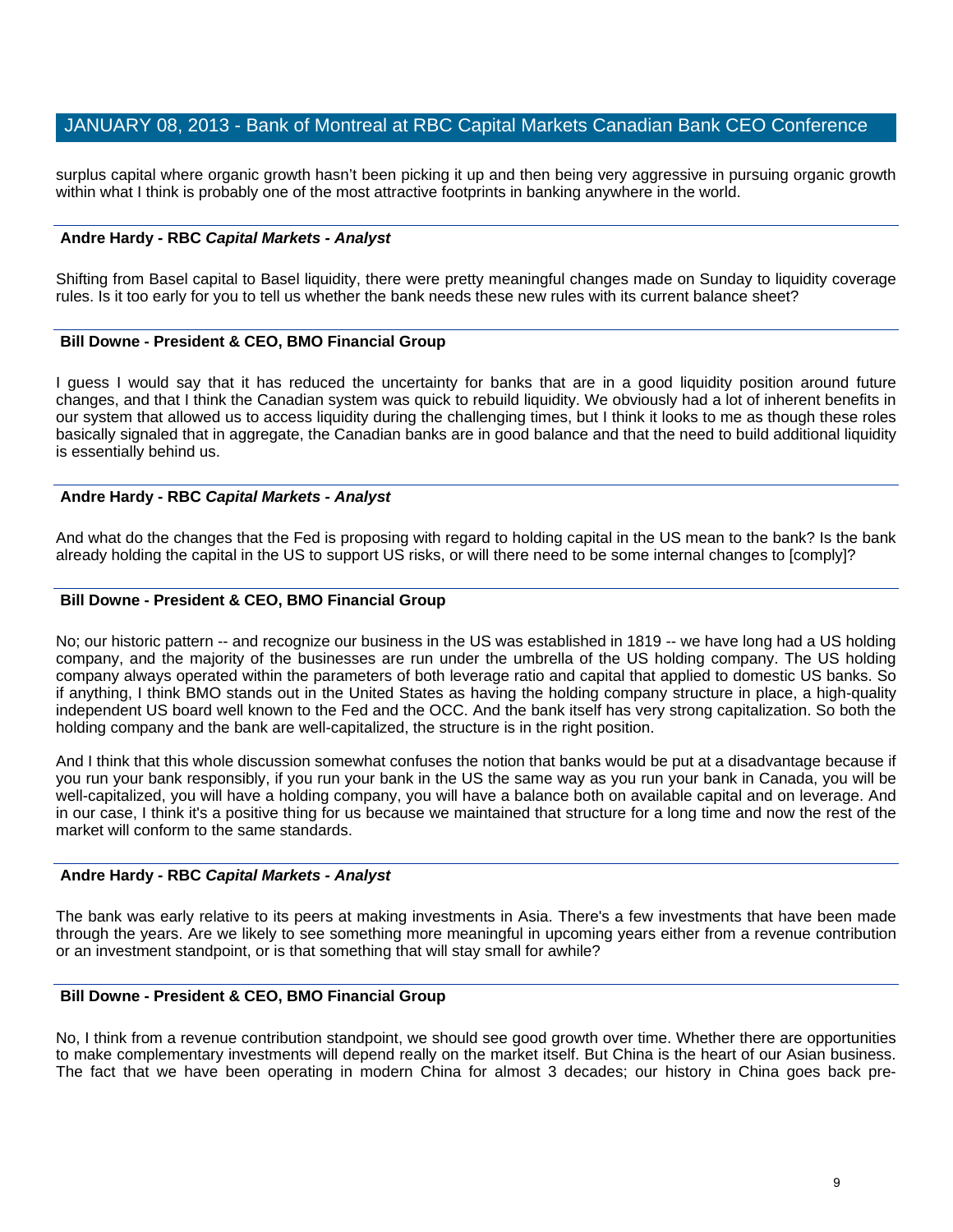revolution; but in modern China for three decades, our established branch system in mainland China, in Guangzhou and Shanghai and Beijing; a very good business on commercial interest rates, currencies, trade finance and certainly on the investment banking side, and very good flow of advisory mandates. And these are global advisory mandates. We are working with a number of quasi-state or privately-owned Chinese companies on their global investment plans. So there's good advisory revenue flow there.

The wealth management business is the one, Andre, where I think that the growth opportunities are going to be very significant. We have an established private bank in Hong Kong with operations in Singapore that tie in very nicely to our operations in mainland China and in Taiwan. We have an extension of our global asset management business in Lloyd George Asset Management in Hong Kong and in India. And this whole region of the world is showing a very significant increase in both middle class and higher-earning individuals, where private banking and asset management are complementary.

So I think that the investment, the patient investment that we have made over time is going to pay off. It's starting to pay off now. We are seeing black numbers printed in all those businesses and I expect them to grow. And hopefully, there will be good investment opportunities over time.

### **Andre Hardy - RBC** *Capital Markets - Analyst*

We're almost out of time, but one question that I wanted to ask you, given that your bank lived through 2007 to 2010 in the US, and your bank, like any bank there, had exposure to construction and impairments. When you look at the construction, particularly the condo market in Canada, what are some of the differences that you see here versus what you saw in the markets that you were in, in the US? And what signs are you watching as potential signs of more impairments or of any impairments in the Canadian condo market? Because we really haven't seen much up to now.

### **Bill Downe - President & CEO, BMO Financial Group**

Well, I think one of the fundamental differences between the Canadian and the US market is the way that Canada Mortgage Corporation functions versus the way that Fannie and Freddie operated in the US. The real problem with the housing market in the United States is that you had housing agencies that were funding themselves at the government rate, competing directly with banks as opposed to supporting the formation of the housing stock. And they moved from insuring loans into making loans into buying mortgage-backed securities. And that really distorted the market, and they had no motivation to stand in the path of a market that was overheated.

In direct contrast, Canada Mortgage Corporation has a public policy objective of supporting the formation of the housing stock, allowing people to enter the housing market for the first time with high ratio mortgages but with very sound underwriting characteristics. I think that just the underwriting of loans has been stronger through the piece, but the fact that from a government intervention perspective, the brakes have gone on as opposed to continuing to encourage an overheated market.

### **Andre Hardy - RBC** *Capital Markets - Analyst*

But specific to construction of condos, what are some of the learnings that you had in the US that you could take up here to say, hey, here are some of the signs you need to watch before we start having problems (multiple speakers)?

### **Bill Downe - President & CEO, BMO Financial Group**

Well, in the US, we didn't have a condo-specific issue in the market. Condos actually form a smaller portion of the housing stock. What we found in our US builder-developer book was companies that had been in business for 40 or 50 years with